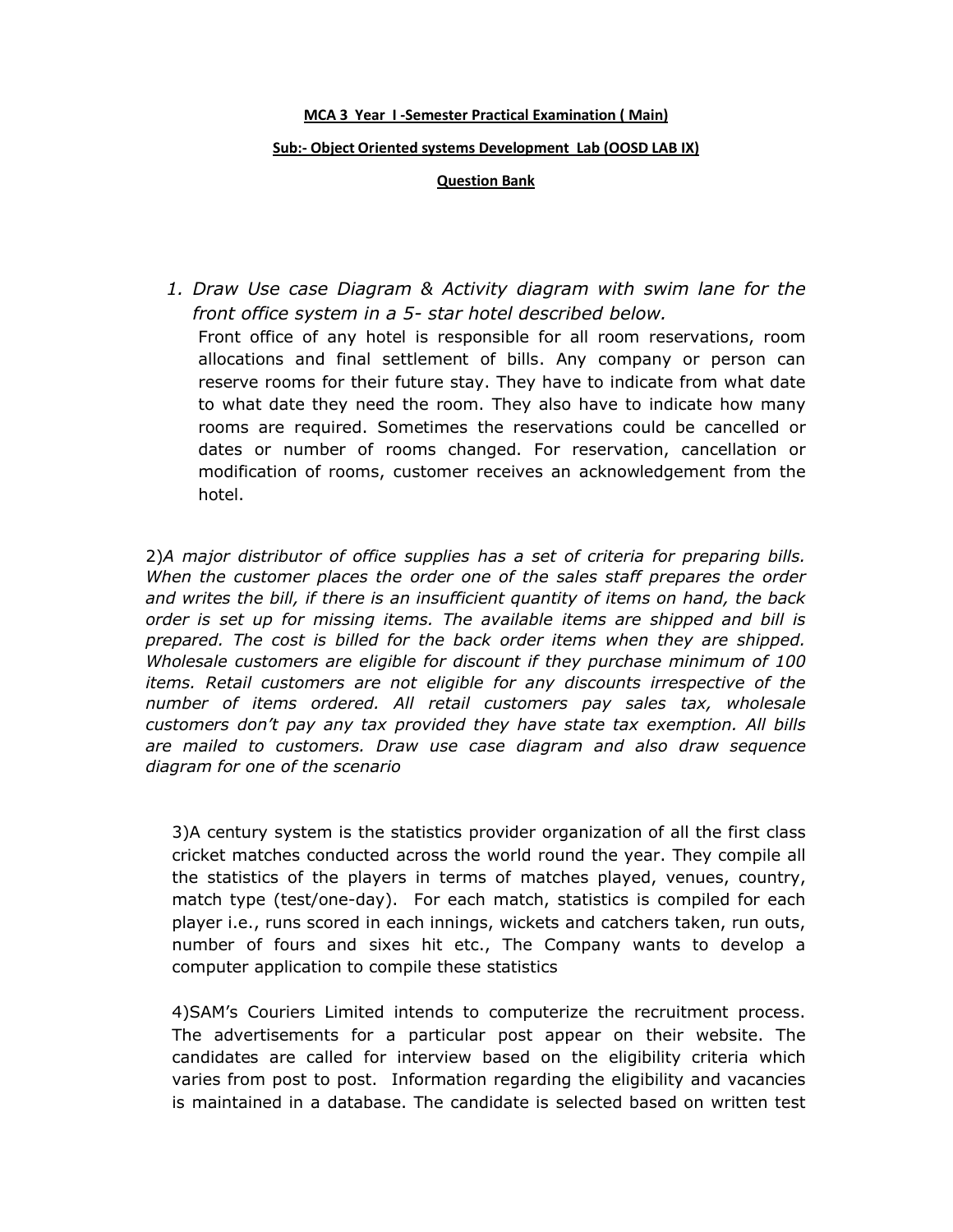and interview. Once selected, the candidate is under probation for one year. In this period the candidate is not eligible for any special leaves and benefits. After completion of the probation period the manager evaluates the candidate's performance and will be given an appointment letter with a unique employee id. Draw use case diagram for the given scenario. Also draw the sequence diagram for one of the scenarios.

5)In a Business school, once a student is admitted, he/she will be assigned a counsellor. The student has to report to the counsellor & fill his/her personal details in the counselling file. Student's queries/problems are addressed by the counsellor, which is also recorded in the counselling files. The Principal of the school monitors the process of counselling i.e. the problems reported by the student and actions taken by the counsellor. As the strength of the school has increased, it is not possible for the principal to monitor the counselling process manually. Draw the use case diagram and activity diagram with swim lanes.

6)OTOS's pharmacy is the distributor of various pharmaceuticals products. They have a huge network of customers. The registered customers can only book orders for the specified product. If the specified product s available the required quantity is checked against the quantity on hand (QOH). If the required quantity is less than QOH a deliver challan is prepared. After the delivery of the product an Invoice is prepared by accountant which contains the cost of ordered items, deductions if any (in case of damaged or lost goods) and previous outstanding balance. Then the invoice is sent to the customer. Draw the use case diagram with use case specifications. Draw the sequence diagram for prepare invoice scenario

7)Global group requires a system to be developed for maintenance of leaves in their organization. There are different types of leaves: Casual leaves, Medical leaves, Earned leaves and special leaves. These leaves vary from employee to employee. If the employee is regular he can avail all types of leaves. An adhoc employee can only avail casual leaves. The medical and earned leaves can be credited in the employees account. The maximum limit of the credit is 240. Further if an employee has availed all the leaves his salary may be deducted. Draw use case diagram and also draw the class diagram for the given scenario

8)An online railway reservation consists of the following activities. A Passenger can reserve a ticket, cancel a ticket and enquiry. Each train has limited number of reserved seats. Once a passenger cancels a ticket, required amount is deducted and the waiting list passenger is allotted the seat. Passenger may also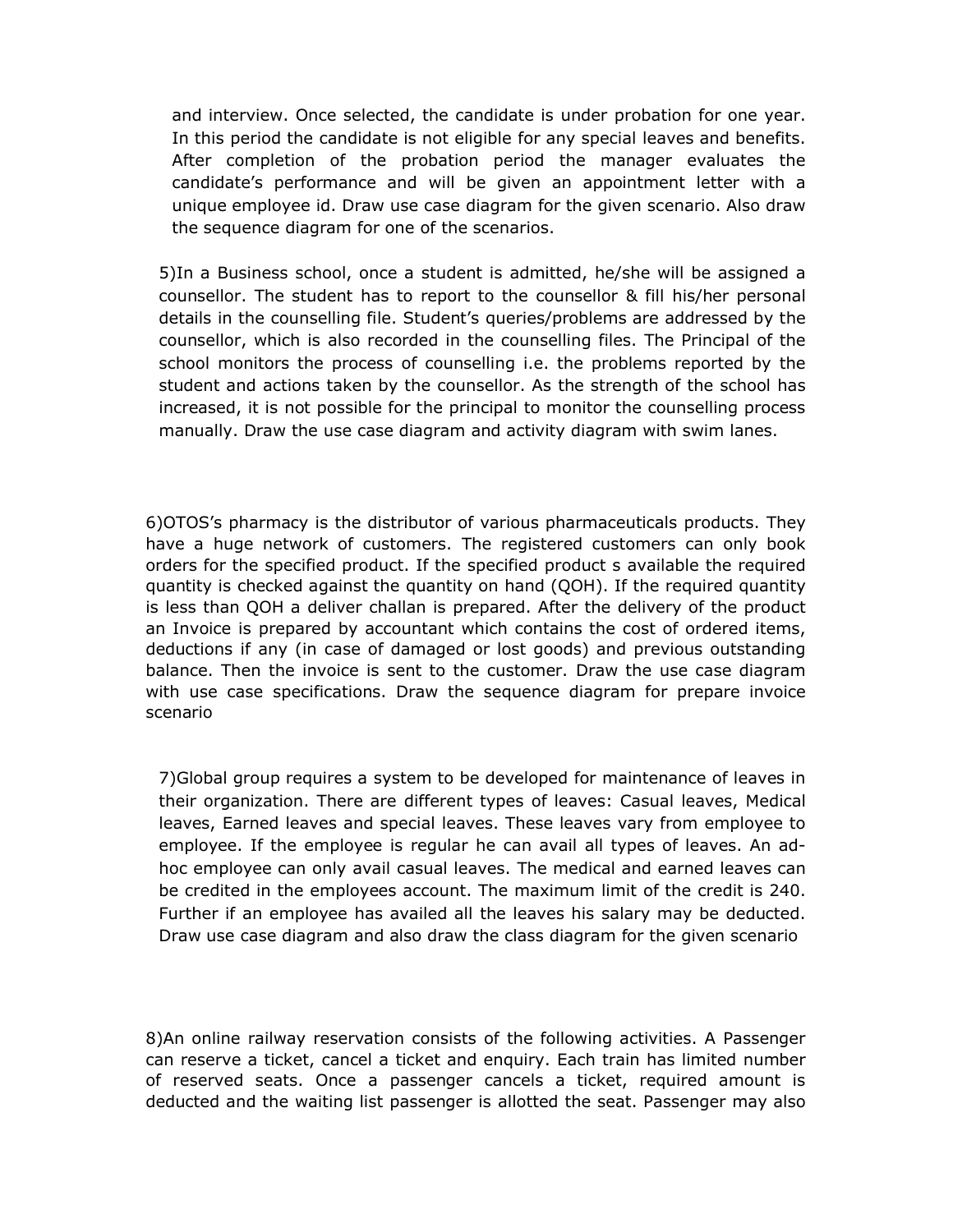book a ticket in tatkaal scheme by paying additional amount. Passenger who booked the ticket under tatkaal scheme can't get any refund if the ticket is cancelled. The chart is prepared two hours before the departure of the train. Draw class diagram for the given scen

9)An organization is interested in developing new student registration system. The system allows students to register for courses and view reports cards from PC attached to the campus LAN as well over the internet. Professors will be able to access the system to sign up to teach courses as well as record grades of students. The registrar's office will continue to maintain course information through another system. At the beginning of each semester, students may request a course catalogue, containing list of course offerings for that semester. Information about each course, such as professor, dept and prerequisites will be included. Course offerings will have maximum of 10 students and minimum of 3 students. Once registration process is completed for a student the registration system sends information to the billing system so that student can be billed for semester. Professors must be able to access the online system to indicate which courses thy will be teaching. Draw class diagram and model sequence diagrams for any two scenarios.

10)The H.I Top School of Business operates international business programs in 10 locations throughout Europe. The school had its first class of 9000 graduates in 1965. The school keeps track of each graduate student. In order to maintain strong ties to its alumni, the school holds various events around the world. The school needs to keep track of which graduates have attended which events. For an attendance by a graduate at an event, a comment is recorded about information. A report is produced showing the latest information about that graduate & the information learned during the past two years from that graduate from all contacts & events the graduates attended. Since the strength of the student is increasing day by day. Draw class diagram and sequence diagram for any one of the scenario.

11)The Zero bicycle company builds custom bicycles. It has a comprehensive help system that describes the company and the individual forms. The database contains realistic data for hundreds of customers and bicycles. One of the most important tasks at the zero bicycle company is to take orders of new bicycles. Several features have been included to help non-experts select a good bicycle. As the bicycles are built, the employees record the construction on the Assembly form. When the bicycle is shipped, the customers are billed. Customer payments are recorded in the financial forms. As components are installed on bicycles, the inventory quantity is automatically decreased. Merchandise is ordered for suppliers and payments are made when shipment arrives. Draw the use case diagram and class diagram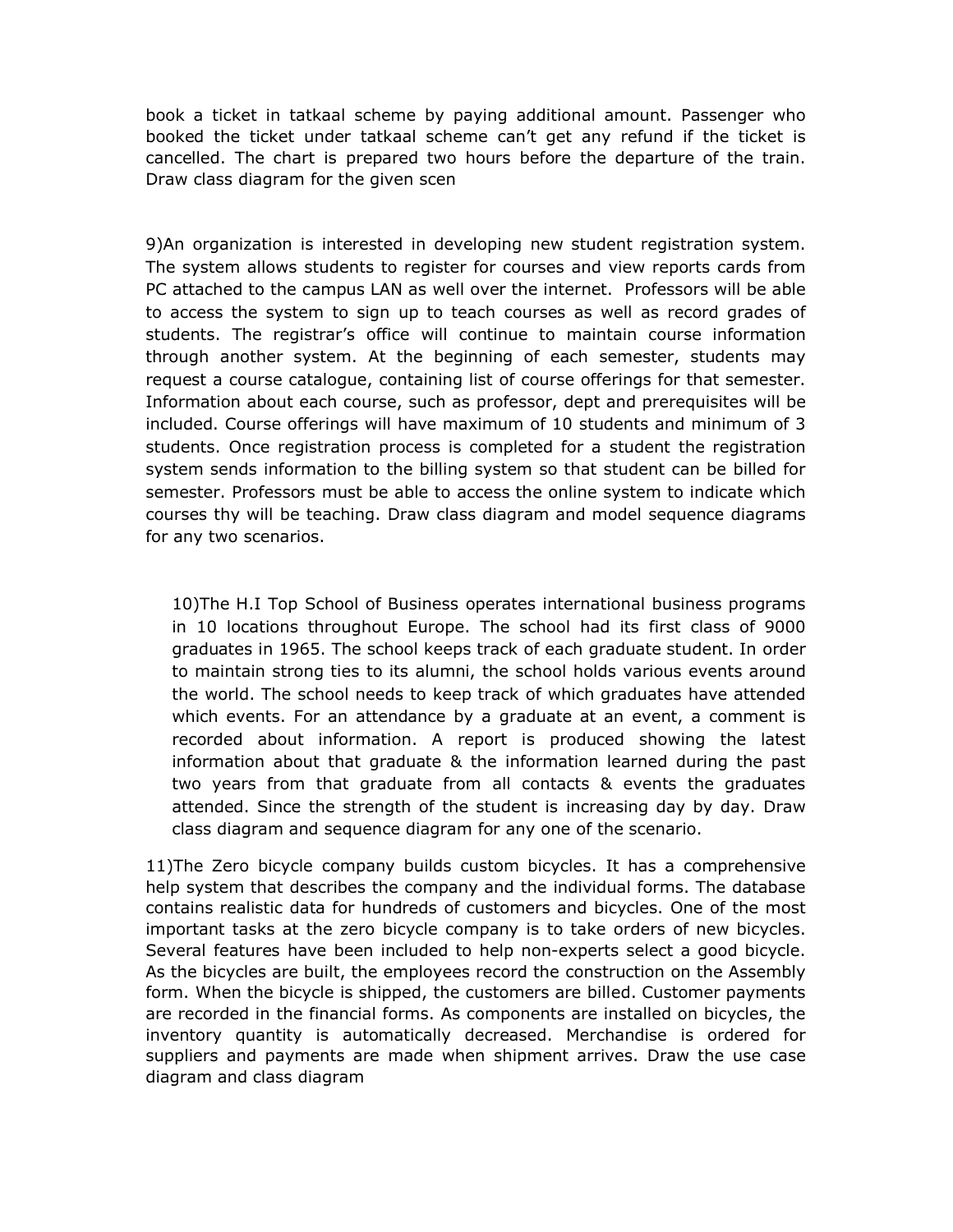12)The book club has members. The book clubs sells books to its members. The member places orders for books, which the book club full fills. Each order contains one or more than one books. The books are written author(s). The publisher publishes the book. An author can write more than one books and a book can have more than one author. A book is published by a publisher, but a publisher publishes many books. A member can place more than one order. The member also can choose not to place an order. The book club sells many books. Draw a use case diagram with suitable relationships between use cases and model a class diagram.

13)LAH University offers P.G program for working men. Candidates submit the application form to the registrar. The registrar's office issues call letters to the candidates for writing the written test based on the following criteria: The first criterion for selection is that the candidate should be an engineering graduate or must have a PG degree (non-engineering). The second criterion is that the candidate should put a minimum of 2 years full time experience after the qualifying degree. The candidates qualified in written test are called for spot admissions and the seats are allotted based on the following distribution of seats: 30% of seats are reserved for ST, 10% for SC, 10% for BC & 20% for women and the remaining seats are under open competition. Draw a use case diagram.

14)A customer is charged for using various data services on the mobile network. When a call is made the signal is sent to the tower. The tower has a switch in which the files are stored. Each call which is made is stored in form of a record in the file. This file consists of a header which will give the number of records present. The record will consist of information such as (i) From which number the call was made (ii) To which number (iii) call duration (iv) pulse rate, etc. This will differ from call to call (Local, STD, ISD). Draw use case diagram and sequence diagram for one of the scenario.

15)You have been hired to design a system for small health care organization. The clinic consists of several examining rooms and few rooms for short term critical care patients. A core staff of seven physicians is supplemented by internists from a local teaching hospital. Patient's medical data is stored in the central database. Patients first sign in at the front desk. Clerk checks the billing records, prints a summary status sheet and obtains file number from the system. The clerk then selects the examination room for the patient based on the case. After waiting for the physician, the clerk moves the data packet and the patient to the examination room. A nurse records basic medical data (weight, B.P etc). The physician makes additional notes to both the medical and billing data and generally writes the prescription order which is given to the patient and recorded on the charts. When the patient leaves, the clerk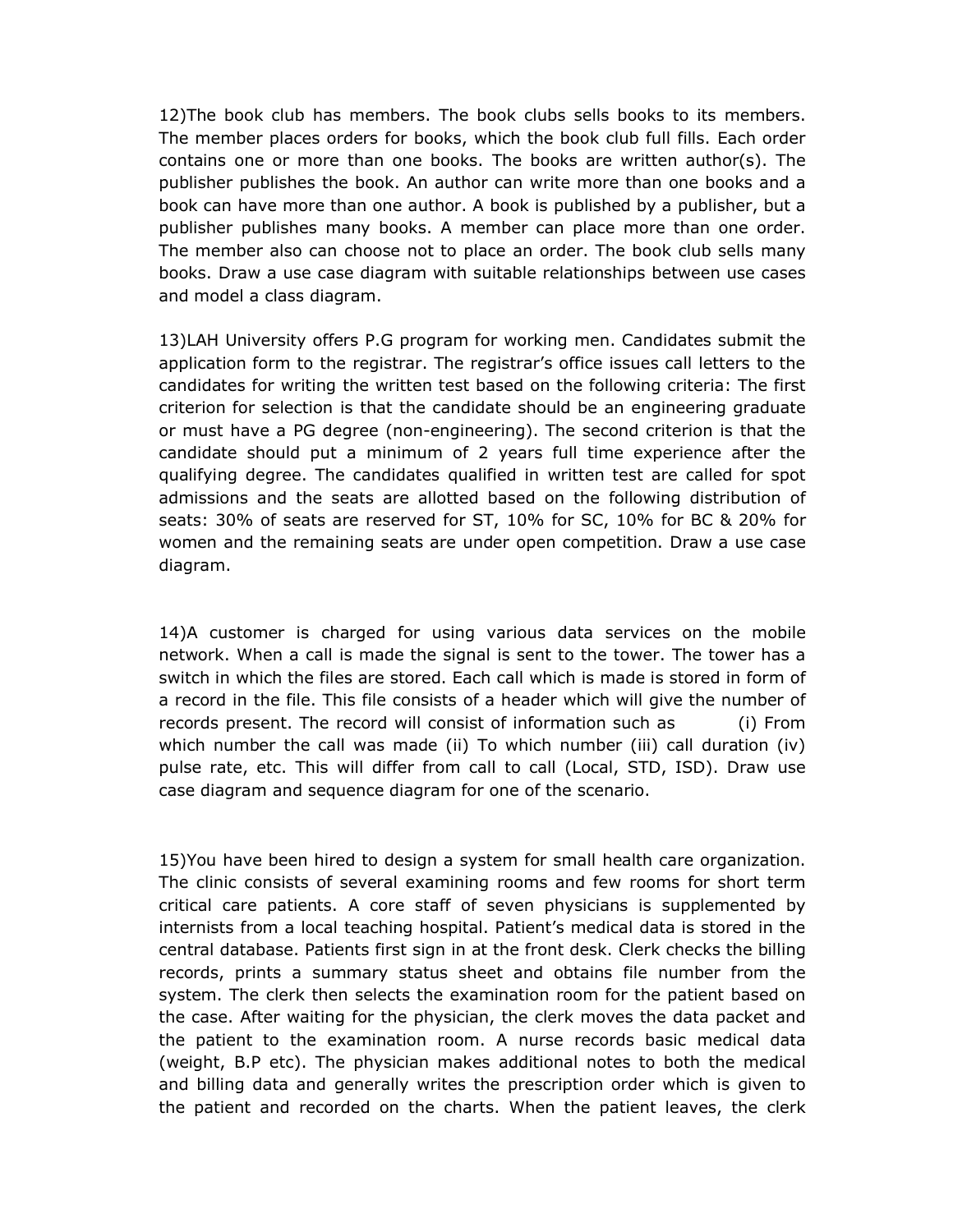enters the new billing data into the system (if any). The new billing data is forwarded to appropriate insurance company. Identify the classes and draw the class diagrams with appropriate relationships, multiplicities etc.

16)OU's Central library issues books to the staff and students. Students can avail 3 books and staff can avail max of 5 books. The books are issued to the students for a period of one month. Thereafter a fine of Rs. 1/- for each day is charged. The faculty members don't pay any fine. However they have to return the book at the end of semester. The Library receives the requisition from various departments to new books. Once it is approved the order is placed to the various vendors. University gives an order of the books to a particular vendor based on the competitive prices they offer.

17)Mega super market has three checkout counters. In order to improve the checkout process a PC has been set up at each of these counters along with the printer. Each item in the super market is packed & each packet carries on it a price tag on which are printed its item code and price. Each customer picks out the desired packet from the shelves place them in the standard shopping basket supplied by the super market and carries the basket to one of the checkout counters. The counter operator takes out each of the packets from the basket, keys in the 12 digit item code. The amount is collected from the customer and a bill is printed and issued to the customer. Identify the classes and draw class diagram with suitable relationships, multiplicities and roles.

18)A laboratory has several chemists who work on one or more projects. Chemists (Empid, Name, Phone no) also may use certain kinds of Equipment (Serial no, cost) on each project (Projectid, start date). The organization wishes to record assign- date i.e., the date when the given equipment item was assigned to a particular Chemist working on a specified project, as well as total number of hours the chemist has used the equipment for the project. The chemist must be assigned to at least one project and one equipment item. Draw the use case diagram and class diagram.

19)An Online examination system maintains a huge database of questions which are classified according to different parts of the syllabus and also according to difficulty level. In the beginning a student is considered to be an average student with a percentile of 50 and is given questions of medium difficulty randomly from the total syllabus. From here the type of questions presented varies according to the performance. The score starts with a value equal to the score obtained by a person with a percentile of 50. The score is calculated after every question and the change is score depends on difficulty